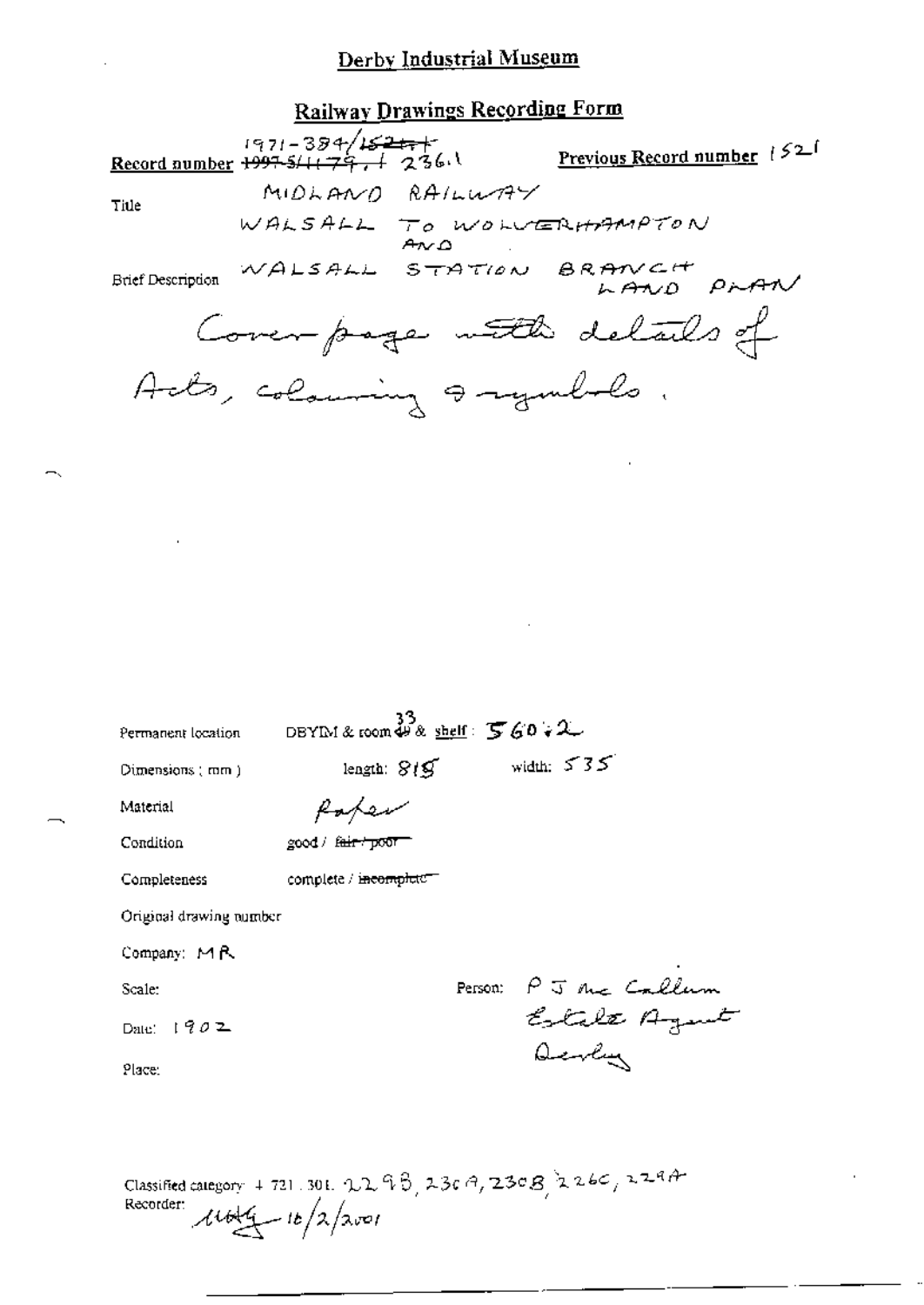#### Derby Industrial Museum

Railway Drawings Recording Form 1971-384/<del>1984.2</del> Record number 1997-5/ $\ddot{H}$ 77, 2 236.2 Previous Record number  $152/$ COUNTY OF STAFFORD Title

Brief Description

Plan of route chairing tracks, buildings, bridges, roads, watercourses slandowners Parish of Wolverhampton Family of Health Four formerly Partie of Wolverlaughter Foundity of understampton, and understall. Landowners: William Wood, Thomas Keales. John Allen, Any Page. Then Appleton. GWR Co. William Bailey. Chas Evans. J'S Rutter. Exclisiasteral Commissioners & John Woodward.<br>Matthew Frost. Williams & John of Cleveland Thomas Simcon. William Artlaw Spanner.  $\rho_{\underline{\tau}\underline{\varphi}}$ Facture Lynnght. John Worder length:  $\mathcal{G}/\mathcal{G}$  width:  $535$ Dimensions (min) fafer Material Condition good / fair / poor" complete / incomplete" Completeness Original drawing number Sealer / Company: MR Scale:  $1'' = 2$  c  $\#$ AINS Person: Date:  $1902$ Place:  $\frac{2}{3}M = 18M$ Walverhampton All statens, depots, canel. Classified category: 4, 721, 301, 2298, 2304, 2308 Recorder:  $114\frac{1}{2}$   $16/2$ /2001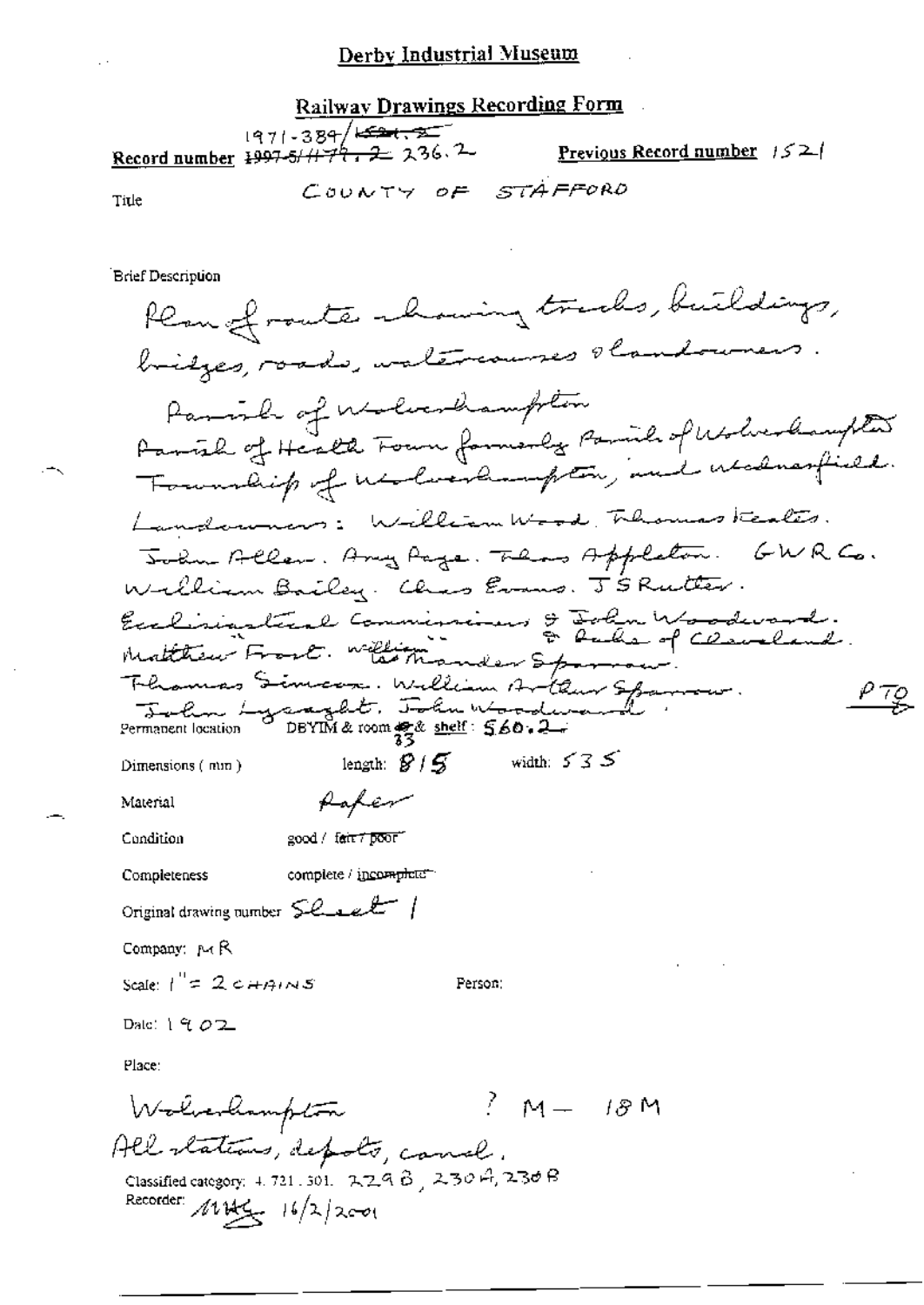# **Derby Industrial Museum**

# **Railway Drawings Recording Form**

7 Previous Record number MRP132/966 Record number 1997-5/877 Alcur Wards Title Plan of additional lands other footpath at **Brief Description** County of Stofford. Parish & Township of Plan whoming Wolverhampton High Land Plow Land stations with sidings or MR montés to Walnall. Fonorthe of trachs, large area including homes 5 Lower Sun Street marked off for MR use.

DBYIM & room 49 & shelf:  $126$ Permanent location width:  $550$ length:  $80^{\circ}$ Dimensions (mm) Pofer on fabric Material good / fair / poor Condition complete / innomplete Completeness , 853 Original drawing number  $\overline{\downarrow\downarrow}$  690 Company:  $M R$ Scale:  $1'' = 2cH + 1N$ Person: John Underw Date: Nov 1876

Place:

Wolverhampton

Classified category: 4, 721, 301, 2, 30 8 Recorder:  $104 + 1 - 9 - 1999$